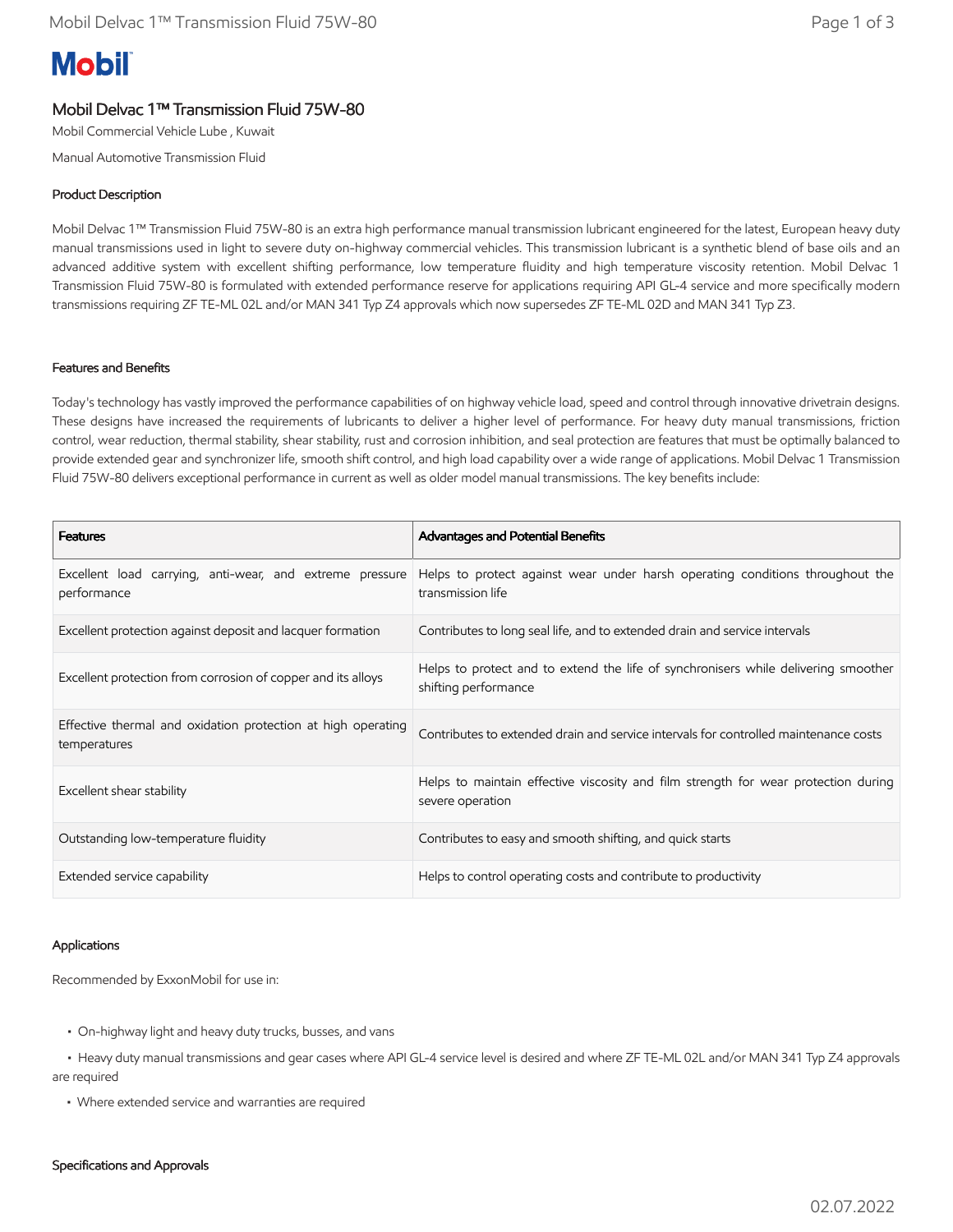| This product has the following approvals: |
|-------------------------------------------|
| MAN 341 Typ Z4                            |
| ZF TE-ML 01L                              |
| ZF TE-ML 02L                              |
| ZF TE-ML 16K                              |
|                                           |

| This product is recommended for use in applications requiring: |
|----------------------------------------------------------------|
| API GL-4                                                       |
| MAN 341 Typ E3                                                 |
| ZF TE-ML 08                                                    |

### Properties and Specifications

Г

| Property                                        |            |
|-------------------------------------------------|------------|
| Grade                                           | SAE 75W-80 |
| Density @ 15 C, g/cm3, ASTM D4052               | 0.86       |
| Viscosity Index, ASTM D2270                     | 151        |
| Brookfield Viscosity @ -40 C, mPa.s, ASTM D2983 | 80000      |
| Kinematic Viscosity @ 100 C, mm2/s, ASTM D445   | 9.6        |
| Kinematic Viscosity @ 40 C, mm2/s, ASTM D445    | 57         |
| Pour Point, °C, ASTM D97                        | $-39$      |
| Flash Point, Cleveland Open Cup, °C, ASTM D92   | 230        |

#### Health and safety

Health and Safety recommendations for this product can be found on the Material Safety Data Sheet (MSDS) @ [http://www.msds.exxonmobil.com/psims](http://www.msds.exxonmobil.com/psims/psims.aspx) /psims.aspx

All trademarks used herein are trademarks or registered trademarks of Exxon Mobil Corporation or one of its subsidiaries unless indicated otherwise. 12-2020